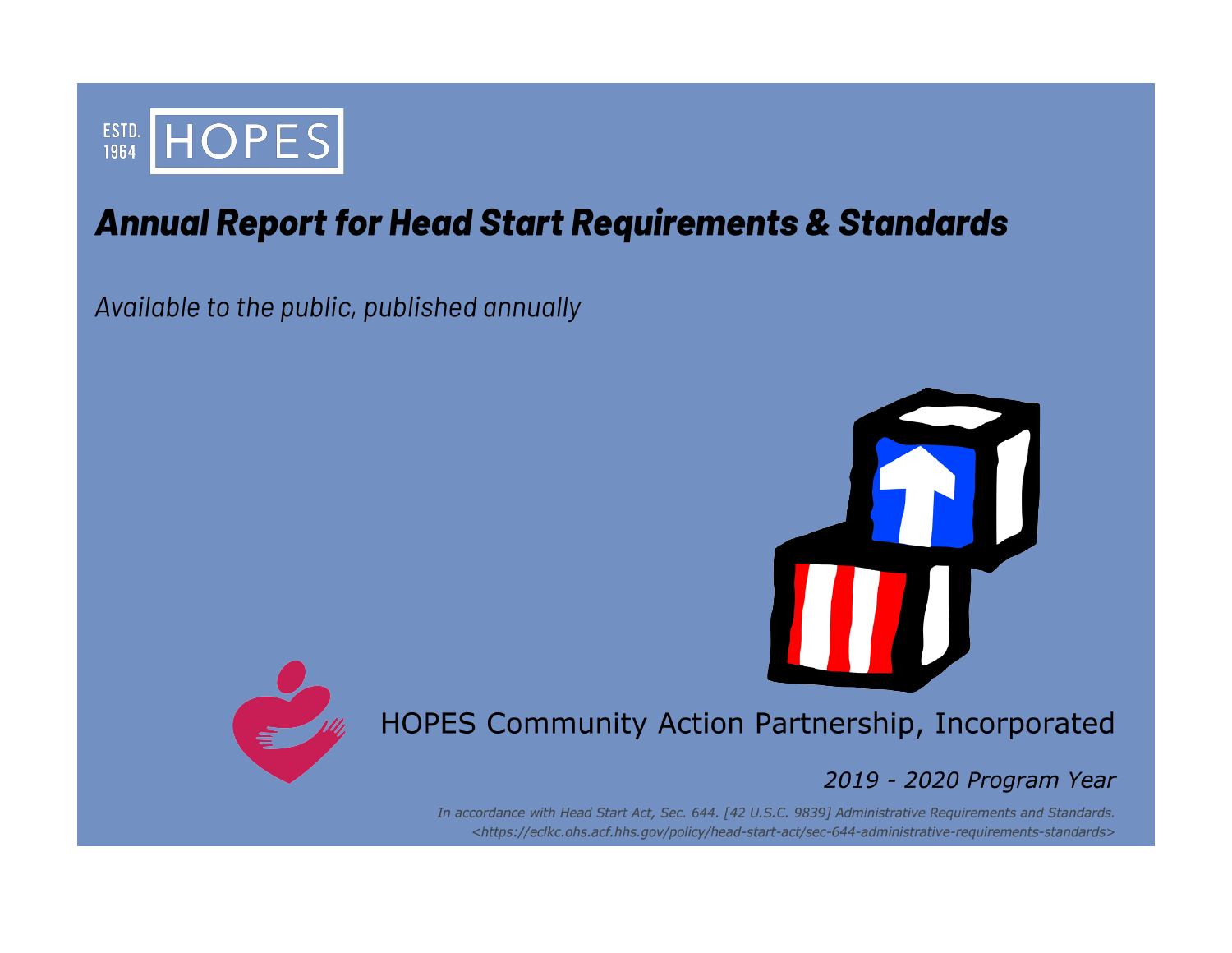

| 2019-2020 Early Childhood Enrollment Funded Levels |                    |                                  |                                |                 |                             | <b>AT A GLANCE</b>                  |        |        |
|----------------------------------------------------|--------------------|----------------------------------|--------------------------------|-----------------|-----------------------------|-------------------------------------|--------|--------|
| Hoboken                                            |                    | <b>Early Head Start (EHS)</b>    |                                | Preschool       |                             | Enrollment                          | Funded | Actual |
|                                                    | Expectant<br>Women | Center-Based<br>Infants/Toddlers | Home-Based<br>Infants/Toddlers | Head Start (HS) | <b>State Funded</b><br>(SF) | Expectant Women (EHS)*              | 14:    | 17     |
| <b>Funded Enrollment</b>                           |                    | 64:                              | N/A                            | 90:             | 300:                        | Infants/Toddlers (EHS)*             | 232:   | 246    |
| Actual Enrollment                                  | 6                  | 71 i                             | N/A                            | 92              | 305:                        | Preschool Children (HS)             | 472    | 514    |
| Average Monthly (as % Funded Enrollment)           | N/A                | 97.00%                           | N/A                            | 99.00%          | 98.90%                      | Preschool Children (SF)             | 375    | 384    |
| Percentage of Eligible Children Served             | N/A                | 99.00%                           | N/A                            | 88.00%          | N/A                         | <b>Total Children</b> (EHS, HS, SF) | 1079   | 1144   |
| Plainfield                                         |                    | <b>Early Head Start (EHS)</b>    |                                | Preschool       |                             | <i>*Total EHS</i>                   | 246    | 263    |

**Home-Based** 

**In Figure 11 State Funded**<br>(SF)

**(SF)** HOPES CAP, Inc. in Hoboken is accredited by the National Association for the Education of Young Children (NAEYC) Academy of Early Childhood Programs since 2006. (www. naeyc.org/accreditation)



| Average Monthly (as % Funded Enrollment)                                                          | N/A                | 100.00%                                 | 86.00%                         | 101.00%         | 96.50%                          |
|---------------------------------------------------------------------------------------------------|--------------------|-----------------------------------------|--------------------------------|-----------------|---------------------------------|
| Percentage of Eligible Children Served                                                            | N/A                | 100.00%                                 | 100.00%                        | $96.00\%$       | N/A                             |
| Somerset                                                                                          |                    | <b>Early Head Start (EHS)</b>           |                                | Preschool       |                                 |
|                                                                                                   | Expectant<br>Women | <b>Center-Based</b><br>Infants/Toddlers | Home-Based<br>Infants/Toddlers | Head Start (HS) | <b>State Funded</b><br>$(SF)^*$ |
| <b>Funded Enrollment</b>                                                                          | 4                  | 72:                                     | 16 <sup>1</sup>                | 112:            | N/A                             |
| Actual Enrollment                                                                                 |                    | 79                                      | 18 <sup>1</sup>                | 127             | N/A                             |
| Average Monthly (as % Funded Enrollment)                                                          | N/A                | 100.00%                                 | 85.00%                         | 100.00%         | N/A                             |
| Percentage of Eligible Children Served                                                            | N/A                | 97.00%                                  | 100.00%                        | $96.00\%$       | N/A                             |
| * HOPES does not receive State Funded Preschool (Abbott) for Somerset County / Franklin Township. |                    |                                         |                                |                 |                                 |

Funded Enrollment 270 32 48 270 270 275 Actual Enrollment  $\begin{array}{ccc} 9 & 35 & 43 & 295 & 79 \end{array}$ 

**Center-Based** Infants/Toddlers

**Expectant Women**

Above information covers these HS Administrative Requirements and Standards:

(C) The total number of children and families served, the average monthly enrollment (as a percentage of funded enrollment), and the percentage of eligible children served.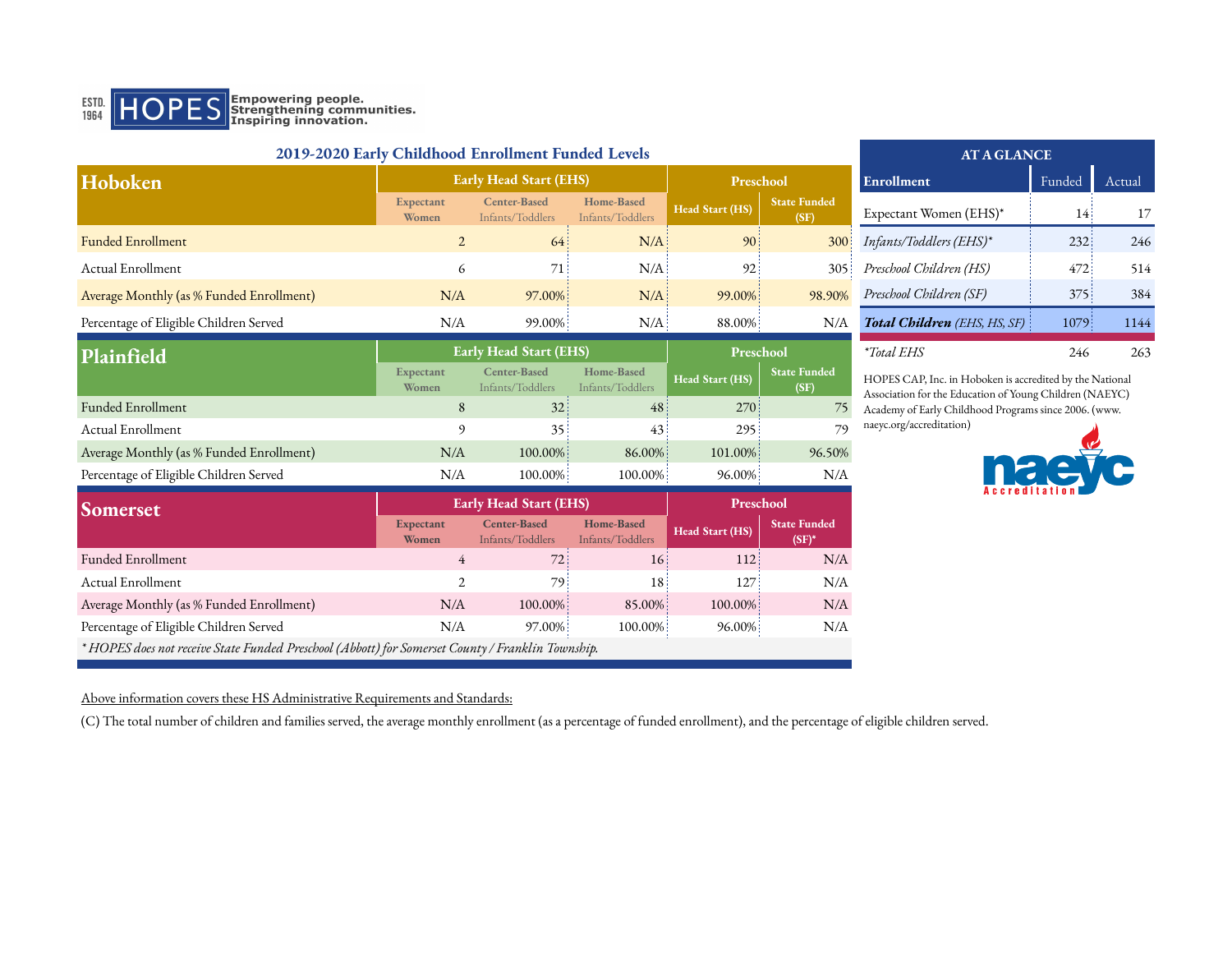

## **Parent Involvement Activites**

| Hoboken                                                                                           | <b>EHS</b>      | <b>HS</b> | <b>SF</b> |
|---------------------------------------------------------------------------------------------------|-----------------|-----------|-----------|
| Total Number of Families Served                                                                   | 64:             | 92:       | 287       |
| Number of Families Receiving Resources or Referral                                                | 62:             | 87:       | 272:      |
| Number of Families Participating in Goal Setting                                                  | 41              | 27        | $0^*$     |
|                                                                                                   |                 |           |           |
| Plainfield                                                                                        | <b>EHS</b>      | <b>HS</b> | <b>SF</b> |
| Total Number of Families Served                                                                   | 80 <sub>i</sub> | 286       | 72        |
| Number of Families Receiving Resources or Referral                                                | 77 i            | 255       | 67        |
| Number of Families Participating in Goal Setting                                                  | $36\frac{1}{3}$ | 172       | $45*$     |
|                                                                                                   |                 |           |           |
| <b>Somerset</b>                                                                                   | <b>EHS</b>      | <b>HS</b> | <b>SF</b> |
| Total Number of Families Served                                                                   | 89 <sup>1</sup> | 125       | N/A       |
| Number of Families Receiving Resources or Referral                                                | 81:             | 99:       | N/A       |
| Number of Families Participating in Goal Setting                                                  | 74:             | 43        | N/A       |
| * HOPES does not receive State Funded Preschool (Abbott) for Somerset County / Franklin Township. |                 |           |           |

(F) Information about parent involvement activities.

*\*Family Partnership Agreements are not a requirement for State-funded. Hoboken BOE (Board of Education) does not require us to do them, whereas, Plainfield OEC (Office of Early Childhood) requires it.*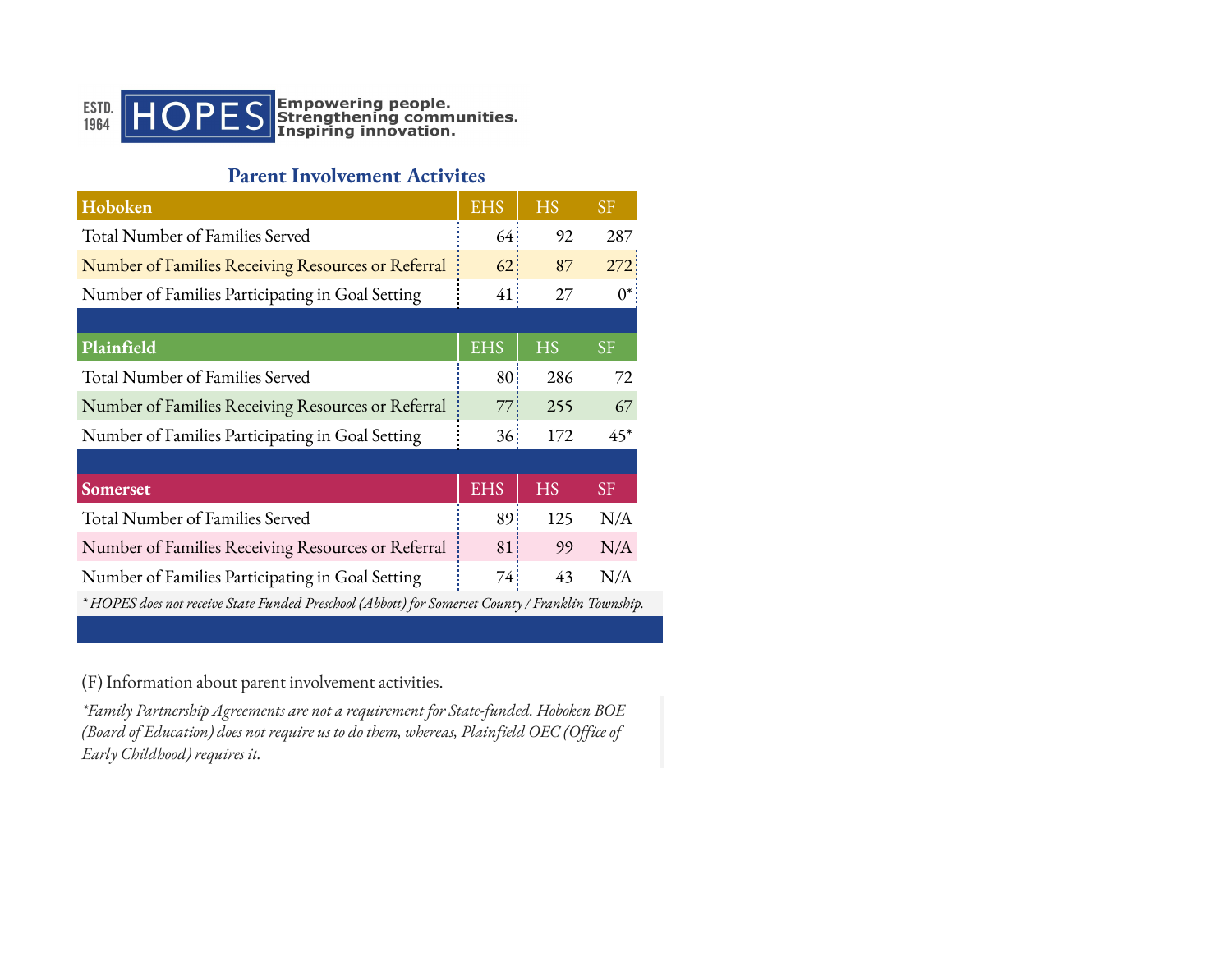

#### **Immunizations, Screenings, and Dental Care**

|                                                                                                                                            |         | Infants/Toddlers - Early Head Start |          |         |           |        |            | Preschool Children |               |         |         |
|--------------------------------------------------------------------------------------------------------------------------------------------|---------|-------------------------------------|----------|---------|-----------|--------|------------|--------------------|---------------|---------|---------|
|                                                                                                                                            | Hoboken | Plainfield                          | Somerset | Total   | Hoboken   |        | Plainfield |                    | Somerset Head | Total   |         |
|                                                                                                                                            |         |                                     |          |         | $HS$ Only | HS & S | HS Only    | HS & SF            | Start Only    | HS Only | HS & SF |
| EPSDT <sup>*</sup>                                                                                                                         | 10.94%  | 6.25%                               | 31.82%   | 17.24%  | 73.33%    | 16.92% | 45.19%     | 35.36%             | 90.18%        | 61.23%  | 34.12%  |
| Immunizations                                                                                                                              | 101.56% | 96.25%                              | 110.23%  | 103.02% | 101.11%   | 23.33% | 108.89%    | 85.22%             | 111.61%       | 108.05% | 60.21%  |
| Dental Care                                                                                                                                | 123.44% | 16.25%                              | 34.09%   | 52.59%  | 83.33%    | 19.23% | 98.89%     | 77.39%             | 100.00%       | 96.19%  | 53.60%  |
| *Early and Periodic Screening Diagnosis and Treatment; please note that due to the COVID pandemic these percentages are lower than normal. |         |                                     |          |         |           |        |            |                    |               |         |         |

*Note: All percentages are calculated per funded enrollment (pg 2), therefore some percentages are over 100% when actual enrollment is larger than funded enrollment. Hoboken & Plainfield Preschool*  have two funding sources Head Start (HS) & State Funded (SF). Note: only HS funds medical and dental support, and medical and dental for SF preschoolers is covered through other unrestricted *funds.*

Above information covers this HS Administrative Requirements and Standards: The percentage of enrolled children that received medical and dental exams.

#### **Nutrition**

> All families complete a nutrition survey upon enrollment into the program, and the results are used in menu and activity planning.

> All classrooms give monthly feedback on menu.

> A Nutrition Consultant worked with families of children whose hemoglobin levels showed deficiences, or lead levels were high, as well as picky eaters or children with other health concerns.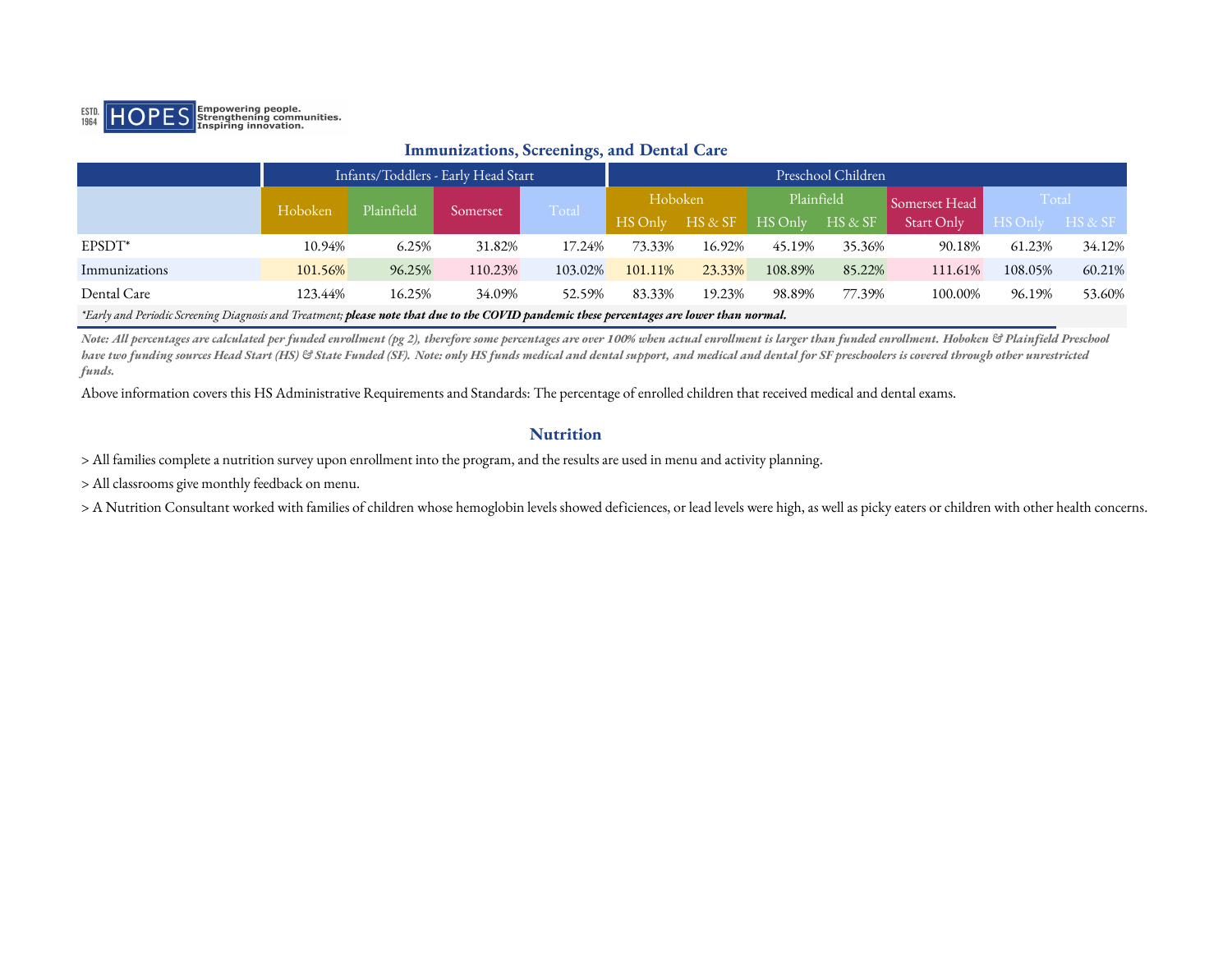

The SCHOOL READINESS PLAN aligns with the Head Start Child Development and Early Learning Framework and NJ State Standards for Children Birth to Five. The plan includes Dual Language Learners and Children with Disabilities.

**COR ADVANTAGE** - COR Advantage Continuum scale is 0 to 8, and is based on child's developmental and ability level appropriate to their age (for example a toddler at age 2, should score a 2 on the COR Advantage). HOPES utilizes the COR Advantage scale from 0-5 to measure the developmental needs of infants/toddlers (age 0-3) and preschool-age children (age 3-5).

TEACHING STRATEGIES GOLD - scale based on mean data for Hoboken Preschool. Teaching Strategies Gold is an observational system based on objectives for development and learning that serve as predictors of school success.

| <b>HOBOKEN</b>                  |                   | <b>Early Head Start (EHS) Scaled 0-5</b> |       |                         | Preschool / Head Start based on means |        |       |
|---------------------------------|-------------------|------------------------------------------|-------|-------------------------|---------------------------------------|--------|-------|
| <b>COR Advantage</b>            | Fall              | Spring                                   | Gains | T.S. Gold               | Fall                                  | Spring | Gains |
| Language and Literacy           | 1.60 <sub>1</sub> | 1.89                                     |       | $0.29$ Language         |                                       | 83     |       |
| Cognition and General Knowledge | 1.69 <sup>1</sup> | 2.07                                     |       | $0.38$ Cognition        | -69                                   | 85     | 16    |
| Approaches to Learning          | 1.79:             | 2.09                                     |       | 0.30 Literacy           | 62                                    | 78     | 16    |
| Physical Well Being             | 2.00              | 2.64                                     |       | $0.64$ Physical         |                                       | 87     | 16    |
| Social and Emotional            | 1.72:             | 2.19:                                    |       | 0.47 Social / Emotional |                                       | 83     |       |

| <b>PLAINFIELD</b>               |      | Early Head Start (EHS) Scaled 0-5 |       |      | Preschool / Head Start (HS) Scaled 0-5 |       |
|---------------------------------|------|-----------------------------------|-------|------|----------------------------------------|-------|
| <b>COR Advantage</b>            | Fall | <b>Spring</b>                     | Gains | Fall | <b>Spring</b>                          | Gains |
| Language and Literacy           | 1.55 | 1.98 !                            | 0.43  | 2.41 | 3.98                                   | 1.57  |
| Cognition and General Knowledge | 1.53 | 2.00                              | 0.47  | 2.53 | 3.97                                   | 1.44  |
| Approaches to Learning          | 1.59 | 2.02                              | 0.43  | 2.41 | 3.90                                   | 1.49  |
| Physical Well Being             | 2.17 | 2.44:                             | 0.27  | 2.60 | 4.22                                   | 1.62  |
| Social and Emotional            | 1.66 | 2.29                              | 0.63  | 2.35 | 3.99                                   | 1.64  |

| <b>SOMERSET</b>                 |       | Early Head Start (EHS) Scaled 0-5 |       |                   | Preschool / Head Start (HS) Scaled 0-5 |       |
|---------------------------------|-------|-----------------------------------|-------|-------------------|----------------------------------------|-------|
| <b>COR Advantage</b>            | Fall  | Spring                            | Gains | Fall              | Spring                                 | Gains |
| Language and Literacy           | 1.26  | 1.92:                             | 0.66  | 2.88              | 3.78                                   | 0.90  |
| Cognition and General Knowledge | 1.35  | 1.93                              | 0.58  | 3.04 <sup>1</sup> | 4.21                                   | 1.17  |
| Approaches to Learning          | 1.41: | 1.99 <sub>1</sub>                 | 0.58  | 2.82              | 4.00:                                  | 1.18  |
| Physical Well Being             | 1.71  | 2.48                              | 0.77  | 3.25              | 4.47                                   | 1.22  |
| Social and Emotional            | 1.36  | 1.94 <sup>1</sup>                 | 0.58  | 2.84:             | 4.08                                   | 1.24  |

The School Readiness Plan was developed and is updated in active and ongoing consultation with parents participating in the program and members of the program administration team. In addition, HOPES offers resources and monthly workshops to help parents be their child's first teacher.

Above information covers this HS Administrative Requirements and Standards: (G) The agency's efforts to prepare children for kindergarten.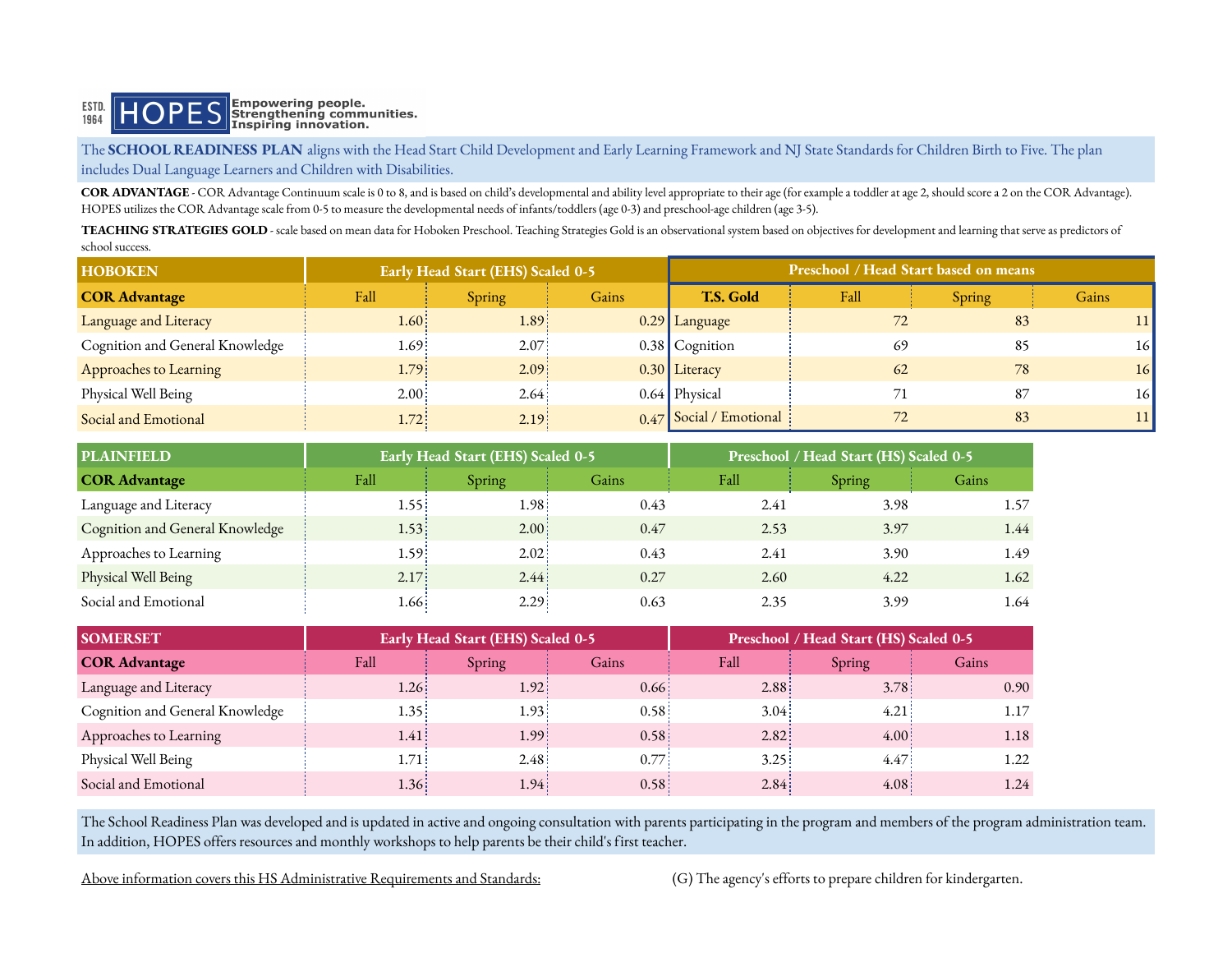

| Hoboken/Plainfield is funded by one Early Head Start/Head Start Grant. |                           |                                                     |                            |             |                            |                                                  |                   |             |               |                              |
|------------------------------------------------------------------------|---------------------------|-----------------------------------------------------|----------------------------|-------------|----------------------------|--------------------------------------------------|-------------------|-------------|---------------|------------------------------|
|                                                                        |                           | Hoboken/Plainfield<br><b>Early Head Start (EHS)</b> |                            |             |                            | <b>Somerset</b><br><b>Early Head Start (EHS)</b> |                   |             |               | <b>Entire EHS</b><br>Program |
| 2019-2020                                                              |                           | Budget                                              |                            | Actual      |                            | <b>Budget</b>                                    |                   | Actual      |               | Projected<br>Budget*         |
| Personnel                                                              |                           | \$1,657,444                                         |                            | \$1,671,730 |                            | \$1,022,686                                      |                   | \$1,052,424 |               | \$2,823,583                  |
| <b>FICA</b> and Fringe                                                 | \$                        | 434,274                                             | \$                         | 435,448     | \$                         | 265,564                                          | $\boldsymbol{\$}$ | 217,795     | $\mathbf{\$}$ | 710,318                      |
| <b>Travel</b>                                                          | \$                        |                                                     |                            |             | \$                         |                                                  |                   |             | \$            |                              |
| Equipment                                                              | \$                        | ٠                                                   |                            |             | $\boldsymbol{\mathsf{\$}}$ |                                                  |                   |             | \$            |                              |
| <b>Supplies</b>                                                        | \$                        | 60,807                                              | \$                         | 56,630      | \$                         | 55,780                                           | \$                | 93,806      | \$            | 119,526                      |
| Contractual                                                            | $\boldsymbol{\mathsf{S}}$ | 69,032                                              | $\boldsymbol{\mathsf{\$}}$ | 45,535      | \$                         | 77,510                                           | \$                | 22,214      | \$            | 150,189                      |
| Facilities/Renovations                                                 | \$                        |                                                     |                            |             | \$                         |                                                  |                   |             | \$            |                              |
| Other                                                                  | \$                        | 443,365                                             | $\boldsymbol{\mathsf{S}}$  | 419,420     | \$                         | 221,914                                          | \$                | 187,726     | \$            | 719,745                      |
| Total                                                                  |                           | \$2,664,922                                         |                            | \$2,628,764 |                            | \$1,643,454                                      |                   | \$1,573,965 |               | \$4,523,361                  |

*\* Note: In 2020, Hoboken/Plainfield and Somerset grants were combined. 2020-2021 Fiscal Year Projected Budget is for the entire program in Hoboken, Plainfield, and Somerset.*

|                        | Hoboken/Plainfield<br><b>Head Start (HS)</b> |                              | <b>Somerset</b>              | <b>Head Start (HS)</b>                      | <b>Entire HS</b><br>Program  |
|------------------------|----------------------------------------------|------------------------------|------------------------------|---------------------------------------------|------------------------------|
| 2019-2020              | <b>Budget</b>                                | Actual                       | <b>Budget</b>                | Actual                                      | Projected<br>Budget*         |
| Personnel              | \$2,299,176                                  | \$2,297,691                  | 977,109<br>\$                | 990,315<br>\$<br>Ŧ.                         | \$3,462,595                  |
| <b>FICA</b> and Fringe | 610,031<br>\$                                | 553,082<br>$\boldsymbol{\$}$ | 257,459<br>$\boldsymbol{\$}$ | 259,583<br>$\frac{1}{2}$ \$                 | $\boldsymbol{\$}$<br>878,693 |
| Travel                 |                                              |                              | \$                           |                                             |                              |
| Equipment              | ٠                                            |                              | \$<br>٠                      |                                             |                              |
| <b>Supplies</b>        | 110,274                                      | 228,479<br>\$                | \$<br>65,137                 | 157,585<br>$\boldsymbol{\mathsf{\$}}$<br>Ť. | 190,732<br>\$                |
| Contractual            | 157,423                                      | 185,236<br>\$                | $59,357 :$ \$<br>\$          | $71,754$   \$                               | 238,230                      |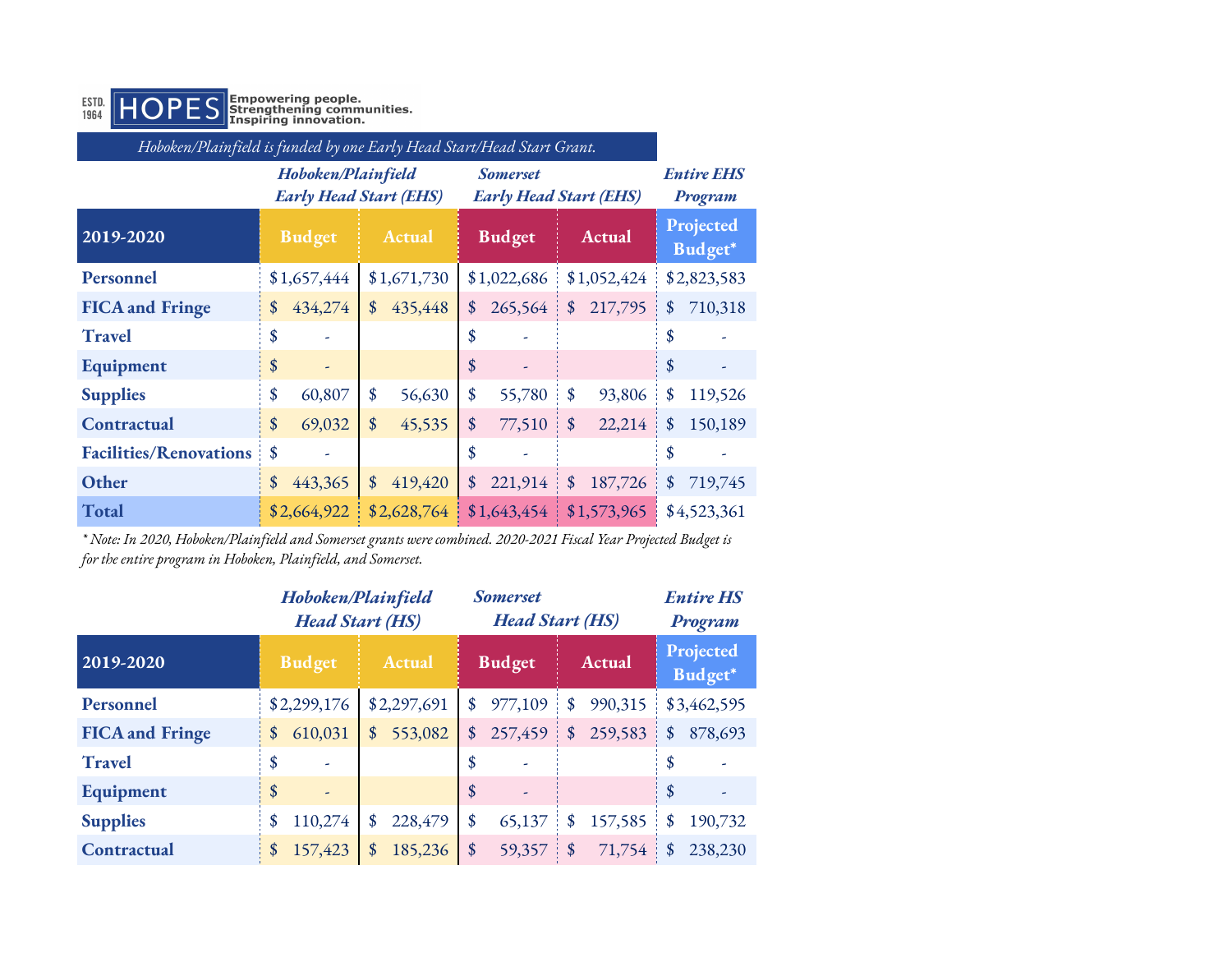| <b>Facilities/Renovations: \$</b> |                                                                      |  |  |
|-----------------------------------|----------------------------------------------------------------------|--|--|
| <b>Other</b>                      | $\frac{1}{3}$ \$ 516,694 \$ 465,268 \$ 198,439 \$ 147,753 \$ 739,119 |  |  |
| Total                             | $$3,693,598$ $$3,729,756$ $$1,557,501$ $$1,626,990$ $$5,509,369$     |  |  |

*\* Note: In 2020, Hoboken/Plainfield and Somerset grants were combined. 2020-2021 Fiscal Year Projected Budget is for the entire program in Hoboken, Plainfield, and Somerset.*

|                               | <b>Hoboken and Plainfield</b><br><b>EHS</b> and <b>HS</b> |                            |                   | <b>Somerset</b><br><b>EHS</b> and <b>HS</b> |                                  |                            | <b>Entire EHS</b><br>and HS             |
|-------------------------------|-----------------------------------------------------------|----------------------------|-------------------|---------------------------------------------|----------------------------------|----------------------------|-----------------------------------------|
| <b>TOTAL BUDGETS</b>          | $19-20$<br><b>Budget</b>                                  |                            | $19-20$<br>Actual | $19-20$<br><b>Budget</b>                    |                                  | 19-20<br>Actual            | Projected<br>$20 - 21$<br><b>Budget</b> |
| Personnel                     | \$3,956,620                                               |                            | \$3,969,421       | \$1,999,795                                 |                                  | \$2,042,739                | \$6,286,178                             |
| <b>FICA</b> and Fringe        | \$1,044,305                                               | \$                         | 988,531           | \$<br>523,023                               | $\mathbf{\$}$                    | 477,377                    | \$1,589,011                             |
| <b>Travel</b>                 | \$<br>÷,                                                  | \$                         | ٠                 | \$<br>٠                                     | \$                               | ٠                          | \$                                      |
| Equipment                     | \$<br>ä,                                                  | $\boldsymbol{\mathsf{\$}}$ | ٠                 | \$<br>ä,                                    | $\boldsymbol{\hat{\mathcal{S}}}$ | ٠                          | \$                                      |
| <b>Supplies</b>               | \$<br>171,081                                             | \$                         | 285,109           | \$<br>120,917                               | \$                               | 251,392                    | \$<br>310,258                           |
| Contractual                   | \$<br>226,455                                             | \$                         | 230,770           | \$<br>136,867                               | \$                               | 93,968                     | \$<br>388,419                           |
| <b>Facilities/Renovations</b> | \$                                                        | \$                         |                   | \$<br>u,                                    | \$                               |                            | \$                                      |
| Other                         | \$<br>960,059                                             | \$                         | 884,688           | \$<br>420,353                               | \$                               | 335,480                    | \$1,458,864                             |
| Total                         | \$6,358,520                                               |                            | \$6,358,520       | \$3,200,955                                 |                                  | $$3,200,955$ $$10,032,730$ |                                         |

Above information covers this HS Administrative Requirements and Standards:

(B) An explanation of budgetary expenditures and proposed budget for the fiscal year.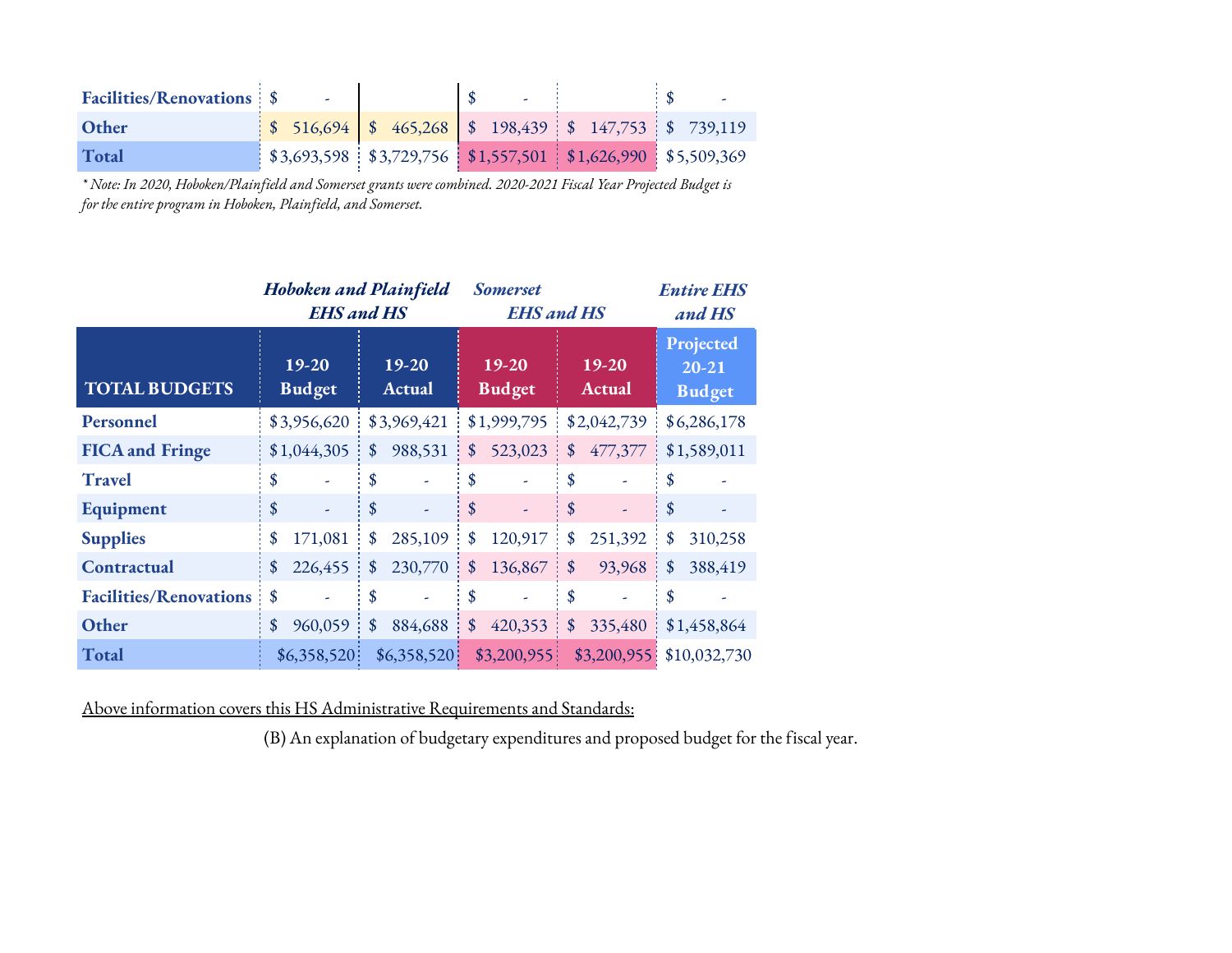

#### **FISCAL YEAR 4/1/2019 - 3/31/2020**

| <b>REVENUES &amp; SUPPORT</b>      |              |
|------------------------------------|--------------|
| <b>GOVERNMENT GRANTS</b>           | 18, 163, 678 |
| <b>OTHER INCOME</b>                | 2,142,881    |
| PROGRAM FEES (BEFORE & AFTER CARE) | 589,371      |
| CONTRIBUTIONS AND OTHER GRANTS     | 499,971      |
| <b>TOTAL</b>                       | 21,395,901   |
|                                    |              |
| <b>IN-KIND</b>                     | 1,049,159    |
|                                    |              |

| <b>EXPENSES</b>                                                                 |    |            |  |  |
|---------------------------------------------------------------------------------|----|------------|--|--|
| PERSONNEL, TAXES & FRINGE                                                       | \$ | 14,521,141 |  |  |
| OCCUPANCY COSTS                                                                 | \$ | 3,450,925  |  |  |
| <b>SUPPLIES</b>                                                                 | \$ | 1,146,973  |  |  |
| NUTRITION/FOOD                                                                  | \$ | 901,374    |  |  |
| <b>OTHER</b>                                                                    | \$ | 878,240    |  |  |
| <b>TOTAL</b>                                                                    | S  | 20,898,653 |  |  |
| HOPES CAP, Inc. administrative costs represent less than 15% of total expenses. |    |            |  |  |
| <b>NET</b>                                                                      | \$ | 497,248.00 |  |  |

| FEDERAL AWARD OR STATE FINANCIAL ASSISTANCE                                  | <b>FUNDING EXPENDITURES</b> | <b>GRANT PERIOD</b>    |
|------------------------------------------------------------------------------|-----------------------------|------------------------|
| US DHHS -HEAD START (Hoboken/Plainfield)                                     | \$<br>6,358,499             | $4/1/19$ to $3/31/20$  |
| STATE FUNDED PRE-SCHOOL (HBOE)                                               | \$<br>3,326,526             | $7/1/19$ to $6/30/20$  |
| US DHHS -HEAD START (Somerset)                                               | \$<br>3,200,955             | $4/1/19$ to $3/31/20$  |
| STATE FUNDED PRE-SCHOOL (PBOE)                                               | \$<br>2,212,220             | $7/1/19$ to 6/30/20    |
| <b>USDA - CACFP</b>                                                          | \$<br>564,318               | $10/1/19$ to $9/30/20$ |
| NJ DCA - CSBG                                                                | \$<br>62,721                | $10/1/19$ to $9/30/20$ |
| US $HUD^*$                                                                   | \$<br>56,279                | $3/18/19$ to $3/17/22$ |
| NJ DCA - OFBI                                                                | \$<br>15,000                | $7/1/19$ to 6/30/20    |
|                                                                              | \$<br>15,796,518            |                        |
| $* \tau \tau \sigma \tau \tau \tau \tau$ , $\tau$ , $\tau$ , $\tau$ , $\tau$ |                             |                        |

*\*US HUD adjusted to show an estimate for one grant year.* 

Above information covers these HS Administrative Requirements and Standards:

(A) The total amount of public and private funds received and the amount from each source.

(D) The results of the most recent review by the Secretary and the financial audit.